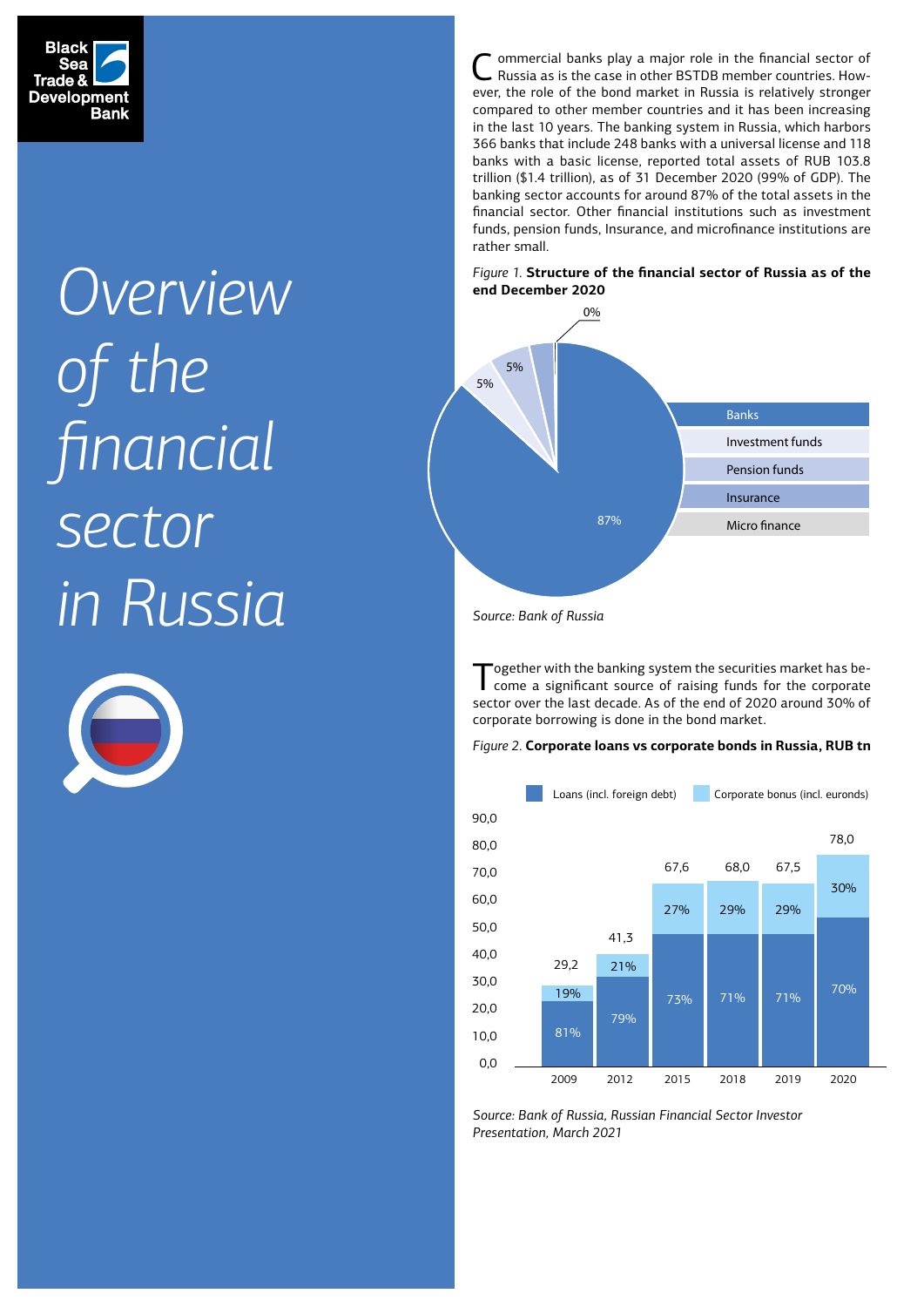Financial penetration in Russia is high with the banks' total assets at around 100% of GDP. The banking sector in Russia is highly concentrated with the two largest banks holding around 50% of the market. Systemically important financial institutions (12 banks) account for 75% of the total assets of the Russian banking sector. The two largest banks Sberbank and VTB Group are both state owned. Together with other state owned banks, the share of state owned banks in the banking sector is 72%. Domestically owned private banks account for 18% of the total banking sector assets, while foreign ownership in the banking sector is rather small at 10%.

Banks in Russia are well capitalized as the capital adequacy ratio has been above the required minimum for the last decade. The capital adequacy regulation is based on Basel III principles. The total capital requirement is 10.5% of the risk weighted assets out of which 2.5% is a capital conservation buffer. In addition, systemically important banks are required to keep 1% additional buffer. In response to the Covid19 crisis Bank of Russia encouraged banks to use the capital conservation buffer and the buffer for systematically important banks to cover potential losses. Despite this relaxation, the capital adequacy ratio is maintained at 12% by the end of 2020.





*Source: Financial soundness indicators, IMF database*

The banking sector in Russia maintains sound profitability. Af-<br>ter the drop in 2014-2015, profitability has recovered and Return on Equity (ROE) reached 20% in 2019. ROE ratio averaged at *8* around 13% for the last 5 years, which is similar to peer countries with similar risk characteristics. In response to the Covid19 crises *6* Bank of Russia provided banks with a regulatory forbearance that *4* allows them to postpone the provisioning for potential losses. Tak-*2* ing this into account in 2020 ROE still stands at a relatively high level of 16% but the full impact of the pandemic shock is not yet reflected in numbers. he banking sector in Russia maintains sound profitability. Af- $2000$  but the run impact of the panueline shoek is in





*Source: Financial soundness indicators, IMF database 4*

One of the main challenges of the banking sector in Russia is a relatively high level of NPLs. Non-performing loans have increased after the crises of 2014-2015 and reached 10% of the total loans in 2018. Since then it declined somewhat but still stays *6* elevated at 9% by the end of 2020. The performance of the mortgage portfolio looks better as the share of NPLs for mortgages *4 25* stays low at 1.3% and, besides, it is fully provisioned with the loan *2* 20 loss reserves. In contrast, NPLs in unsecured consumer lending and corporate lending are relatively high at 9% and 13% respectively. But it should be mentioned that corporate loans are fully provisioned and the provisioning for consumer lending is at 93%. As in other countries, the current level of NPLs may not reflect the real picture accurately due to the credit payment holidays and the regulatory forbearance on the classification of restructured loans that has been enacted by the authorities, which makes it difficult to assess the exact volume of NPLs in the system. *0 10*  $\cdot$ of the main challenges of the banking sector in Ru:  $23$  and dract volume of the  $2$  in the  $3$ ystem. 16

## *Figure 5.* **Non-performing Loans to Total Gross Loans (%)**



*Source: Financial soundness indicators, IMF database*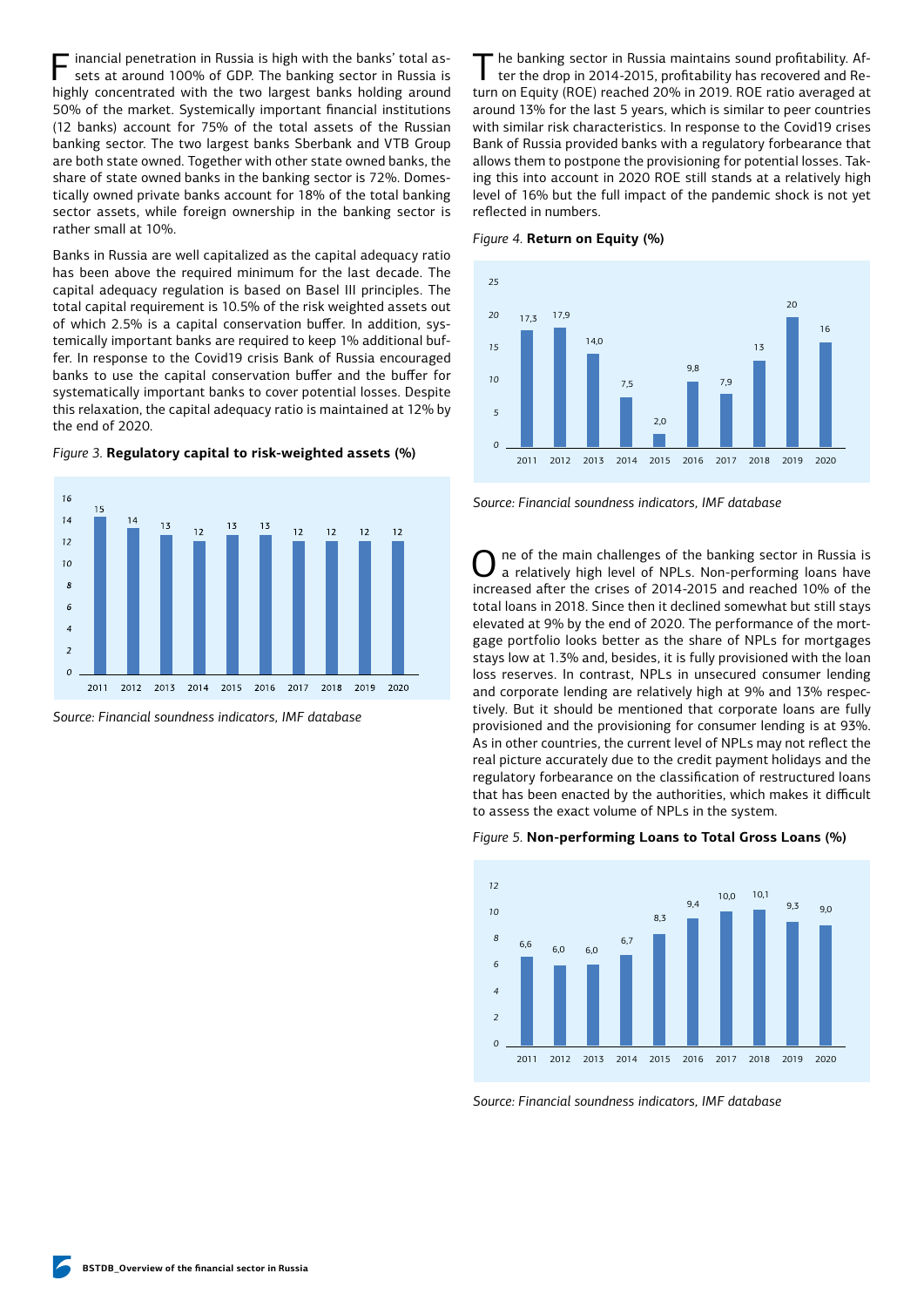oans constitute around 62% of the total assets of the banking sector, while another 30% of the total assets are kept in liquid assets. Lending is entirely funded by deposits. The loan to deposit ratio stands at 91% as of the end of 2020. The share of deposits in funding has increased significantly in the past 6 years. After the US and EU sanctions that restrict access to international capital markets the large state-owned banks had to rely more on domestic funding. As a result, the loan to deposit ratio has decreased since 2014. Retail deposits accounted for around half of total deposits with the other half coming from corporate funds. With the volume of deposits above that of loans, the banking sector enjoys solid liquidity buffers. Liquidity Covergae Ratio (LCR) is significantly above the required minimum for the last 3 years.



*Source: Bank of Russia, Monetary Survey, Financial Stability Review, 2020 Q2-Q3*

oan growth was quite strong for the last 5 years averaging approximately 8%. In 2020 it accelerated even more and reached 12% by the end of the year. The growth comes from both retail and corporate loans. Particularly strong growth was reported in the mortgage portfolio that grew by 21% in 2020. Deposit growth was also strong with an average annual growth of 6% for the period of 2016-2020. Last year deposits grew by 14% mostly driven by corporate sector funds. The growth of retail deposits, however, has slowed down last year and reached 7% by the end of the year.





*Source: Bank of Russia*